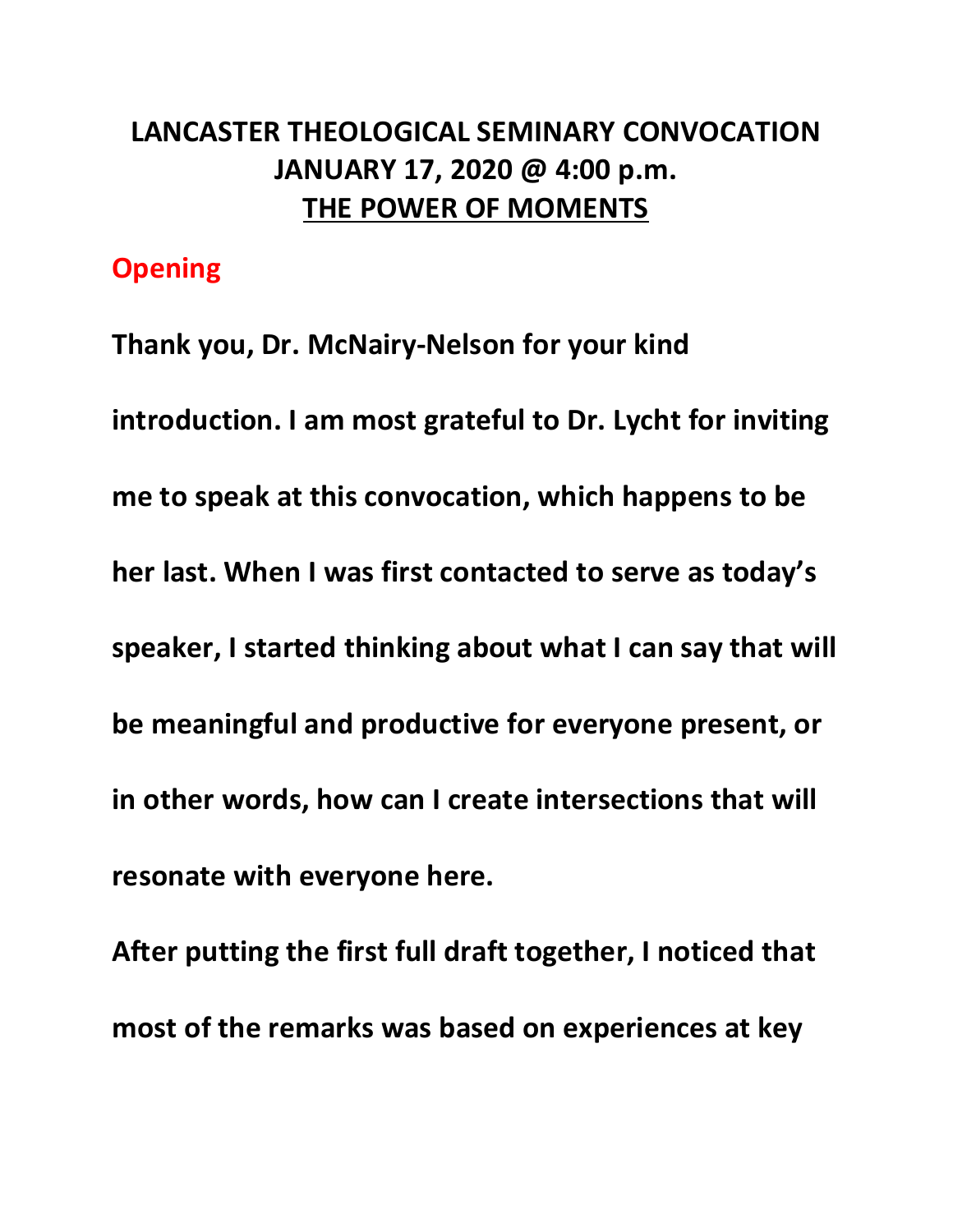**moments in the past. That was the instant when I realized that this presentation will vastly improve by focusing it on moments in our lives that collectively make us who we are and where we are going.**

**As the saying goes: "Life is NOT made up of seconds, minutes, hours, days or years, but of MOMENTS." So here we go, I want to share my thoughts about the POWER OF MOMENTS in our lives that has brought us to this beautiful and historic sanctuary. Some of our moments may coincide and others may be far apart. However, in the end our lives are intersecting for the next several moments.**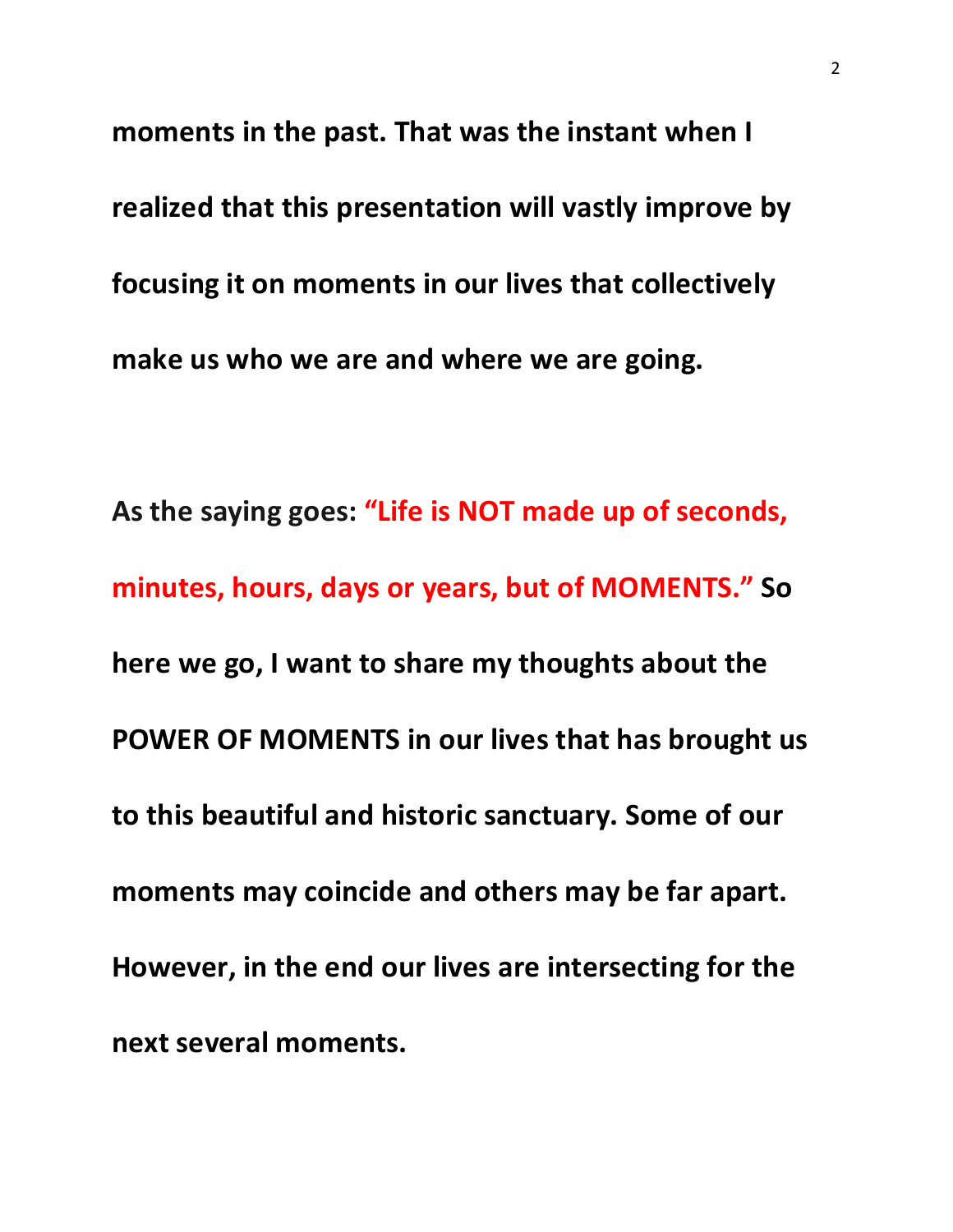**Webster's Dictionary defines a moment as a particular point in time. Hence, it is logical to say that TIME, as we know it, is made up of moments, which can vary from a MILLISECOND to EONS of years. At times the moment can be related to the importance of what happened, which may be immediate or delayed. In some cases, the moment may not even be realized until later on when we reflect on what was going on at a particular time. And while we remember some of these moments very well, there are others that we would rather forget. Now, before I go any further, I have a disclaimer. This talk is not about time management or how to use our**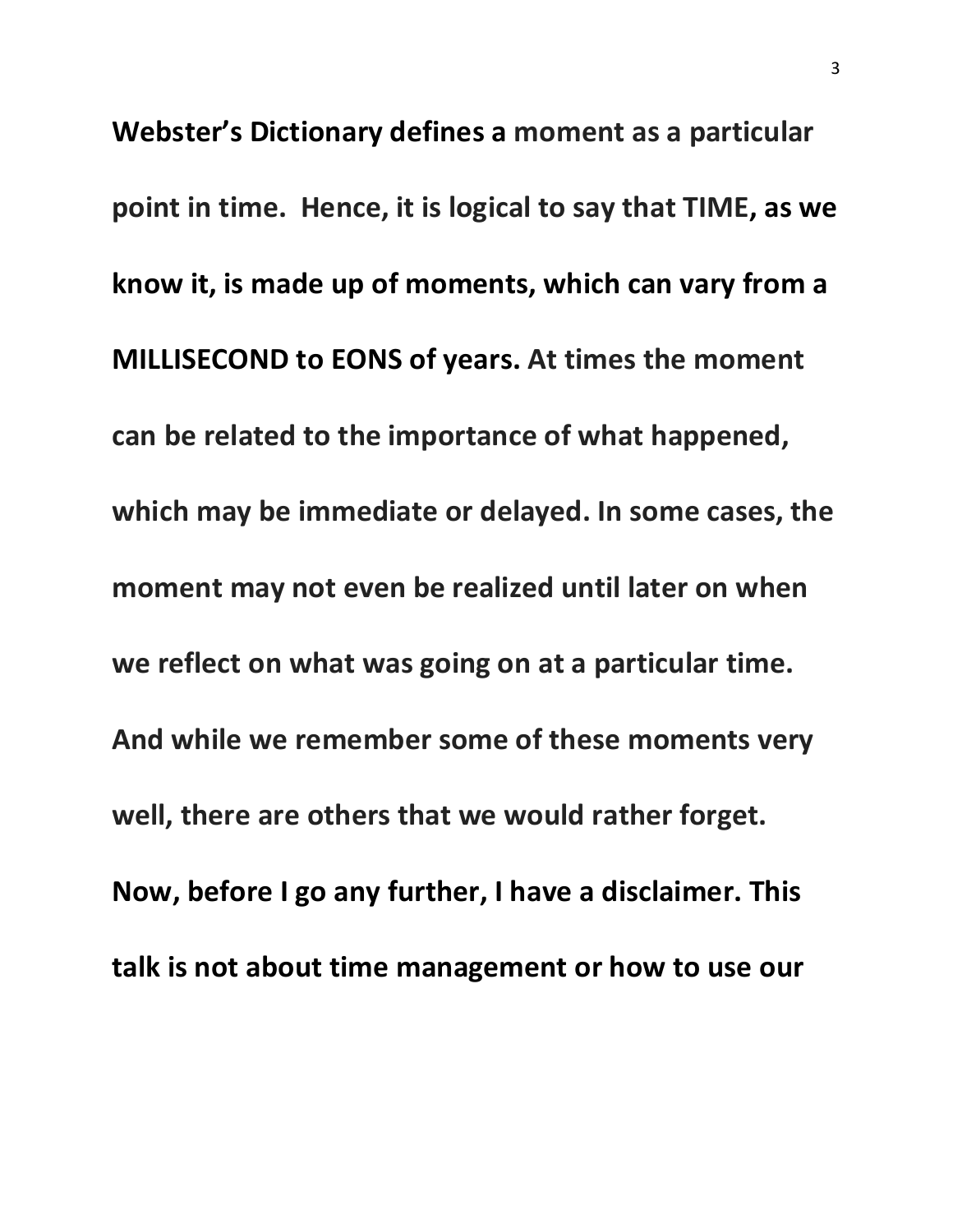**time but rather an effort to discuss how to make the best use of every moment that we have, such as now.** 

**If time is made up of moments, the question then becomes, what is the difference between the two? For starters, in two of the Ghanaian languages that I speak, the same word is used for "time" and "moment". In Fanti, the word is "mbir" and in Ga time and moment are both called "bei". This interchangeable use of moment and time is a reflection of how we view life in my culture. Let me elaborate on this point: As a teenager, I spent several days during vacations with my maternal grandfather. He had a favorite lazy chair that**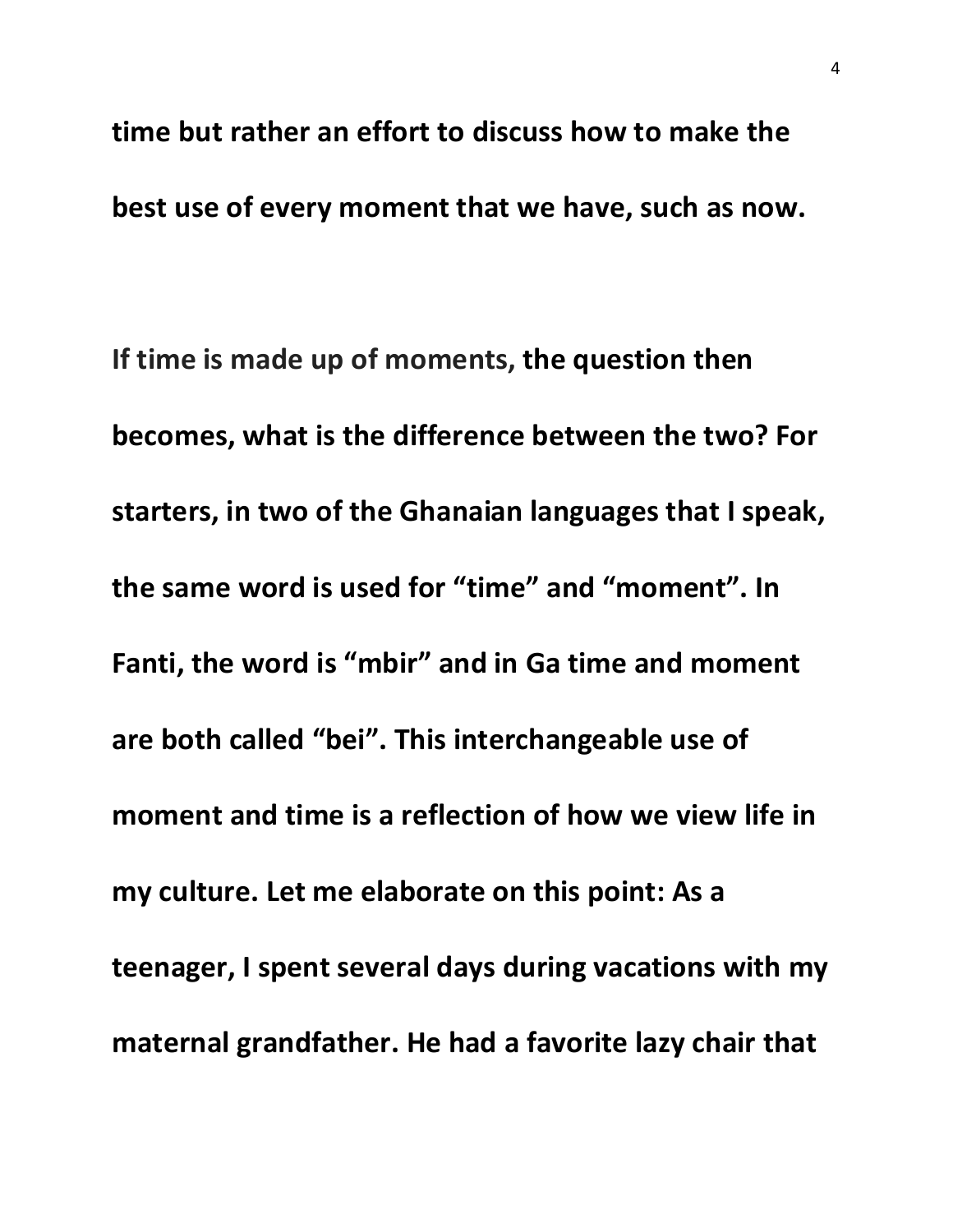**he used every day. One morning when I woke up very early, around 5:00 a.m., he was sitting in the chair reading at the same location that he was when I went to bed the night before. So, I asked him whether he slept? He said "Yes", but he went on further that it is good practice to see the sunrise every day and also be the last person to sleep. You might wonder where I am going with this story but let's set it aside for now because I will come back later to explain its relevance to the interchangeable nature of time and moments in the Ghanaian culture.**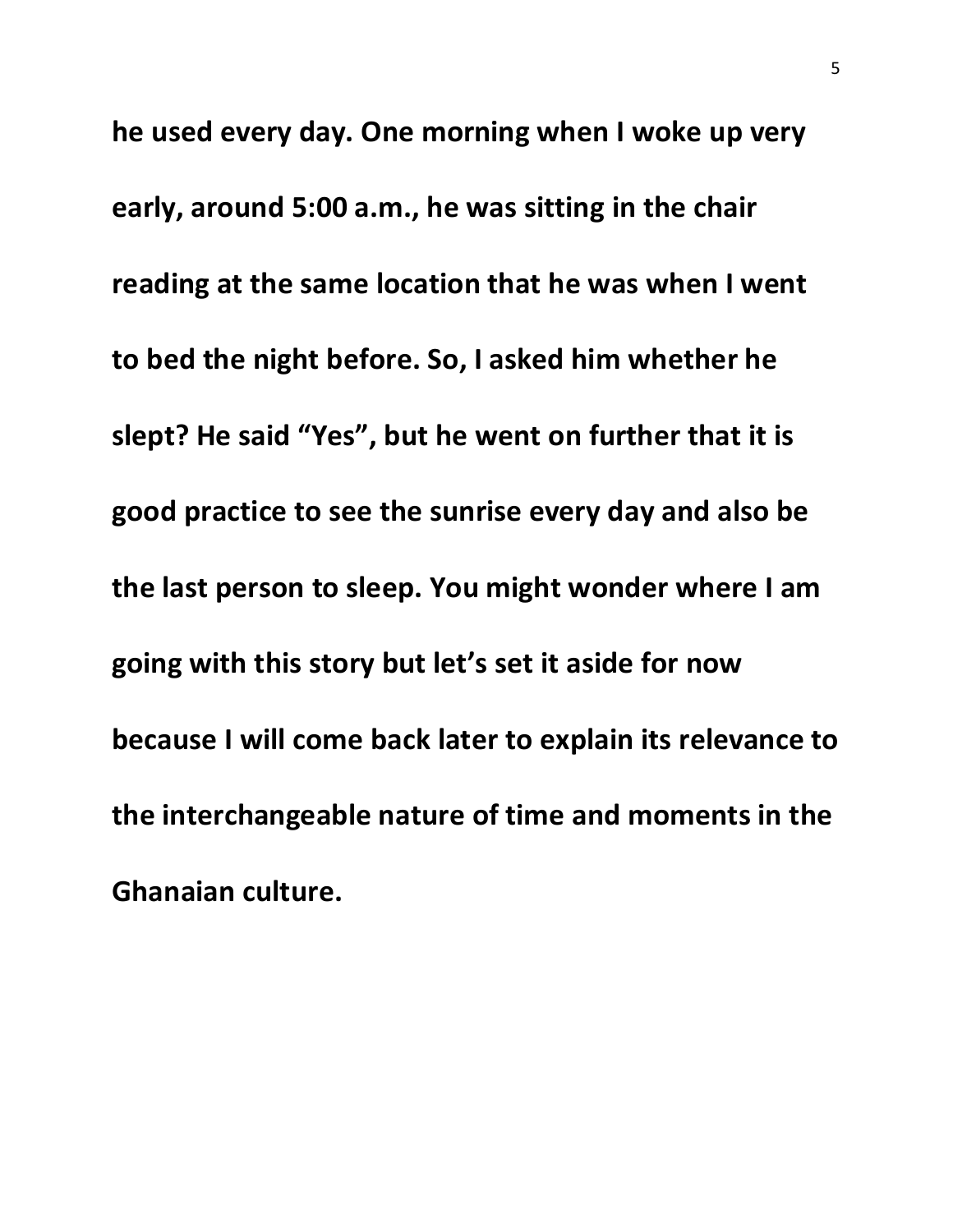**Psychologists often refer to the concept of defining moments in our lives as certain events that shape the person we have become. But looking back at the moments in my life, I can put them into four major baskets namely:**

- **Moments of realization**
- **Moments of reflection/introspection**
- **Moments of discernment**
- **Moments of acceptance**

**Now let's talk about the first moment: REALIZATION Often, we go through a moment of realization when an unexpected situation develops that clarifies or explains**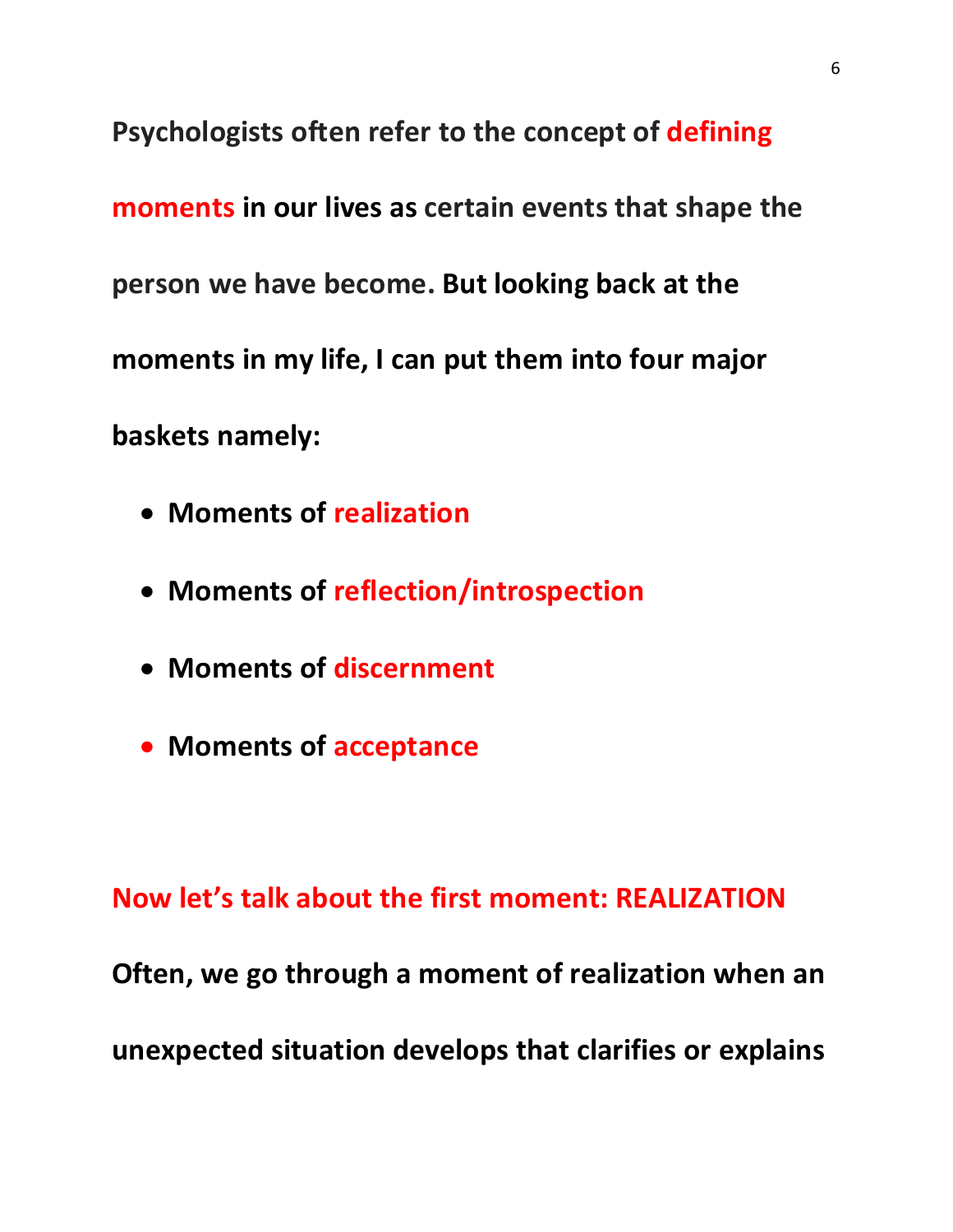**a previous incident or serves as a continuation of an experience that occurred long ago, at times, several decades apart. For example, in the Old Testament, Jonah didn't understand why he couldn't get away from his fate of ending up on the island of Nineveh. Try as he did, our Creator had other plans for him. Ultimately, he ended up where the Lord wanted him and that was his moment of realization.** 

**So, let me share my Jonah experience with you. In the late 1960s, my dad used to take me on weekend trips to what I considered to be our hometown, which is about 2 hours west of the capital city, Accra, where we lived.**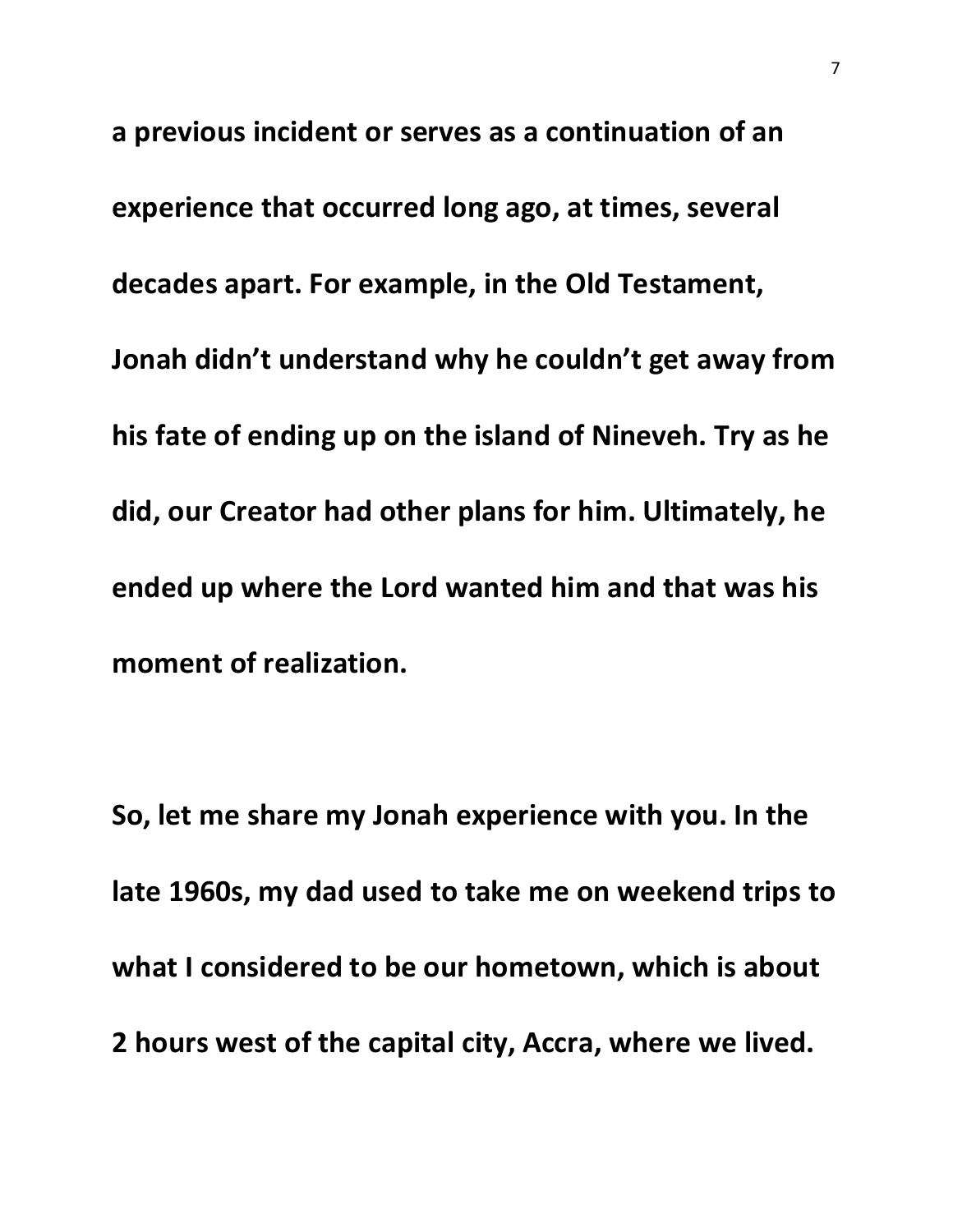**Usually, he left me with my grandmother and went to one of the neighboring towns to visit for several hours. One day, on our way back home from the trip, I asked him about where he went and for what purpose? He told me that he had responsibilities at the town he visited but I was too young to understand. He promised that at the appropriate time, he will explain. Unfortunately for me, he didn't live long enough to tell me himself because he passed away a year later.** 

**About a decade ago, during a visit to Ghana, my mother told me emphatically that because I had unfinished responsibilities, some people were watching every**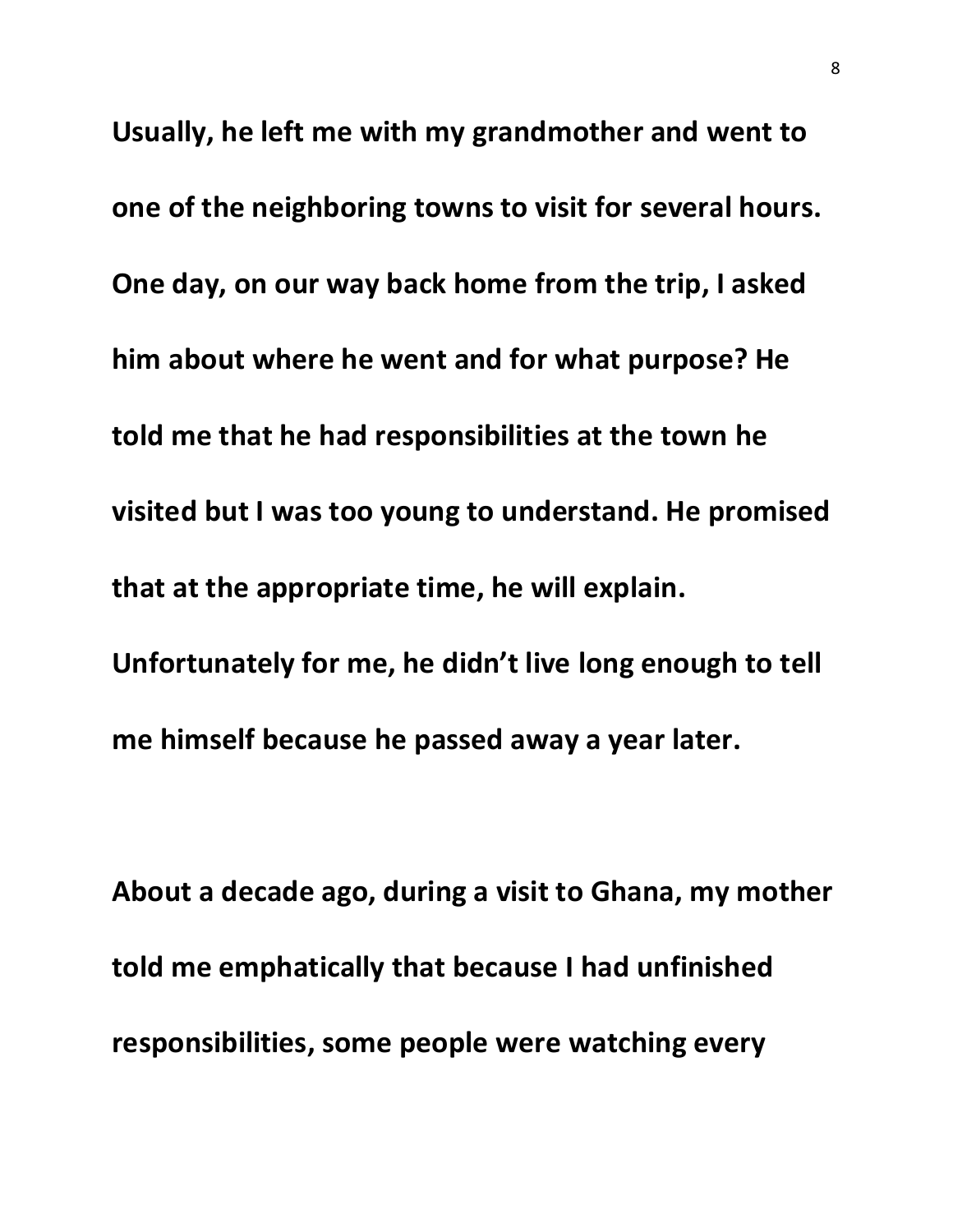**move I made. I took what she said for granted as a concerned parent who was reminding me about her expectations. She suggested I talk to someone on the phone to explain that statement. I was expecting to hear from one of my relatives who needed financial assistance. Instead, I heard this voice that sounded very much like my father's and that sent shivers down my spine. After initial pleasantries, he asked me to start preparing to take up my new role. In probing to get a clarification on that statement, he explained what my dad told me when I was a kid. That was a moment of realization because I was talking to my uncle, who was the occupant of the throne on which I sit today. Such**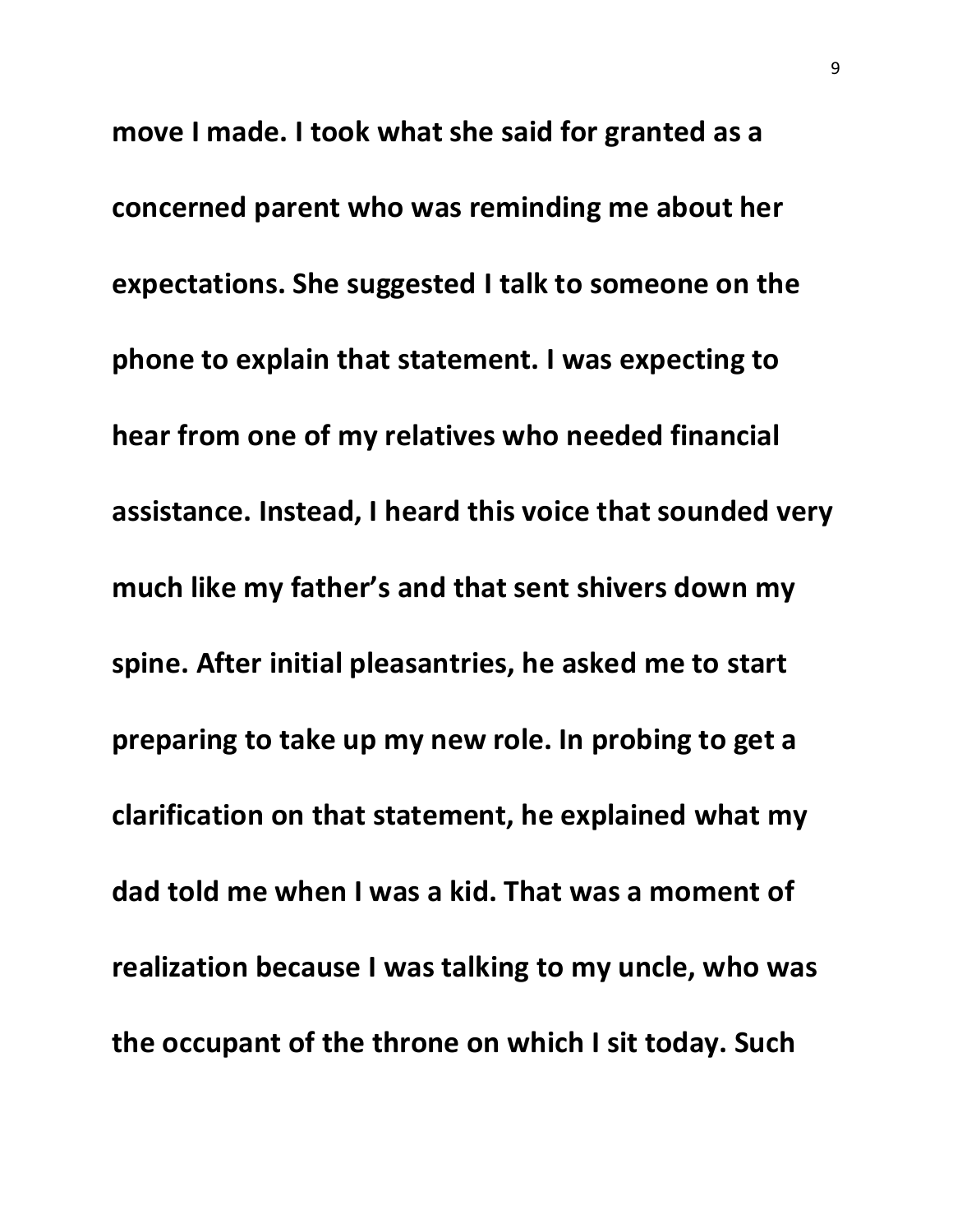**moments occur whether we are prepared for them or not. Our challenge is to be able to recognize when that happens and determine what to do.**

**Let's move the second type of moments:** 

### **INTROSPECTION**

**There have been moments when we look back at an incident to make sense of what happened. Being able to reflect on such instances and examine our conscious thoughts and feelings is described as introspection. The process of introspection relies exclusively on the observation of one's mental state, while in a spiritual context, it may refer to the examination of one's soul. Having such moments of introspection is a normal life**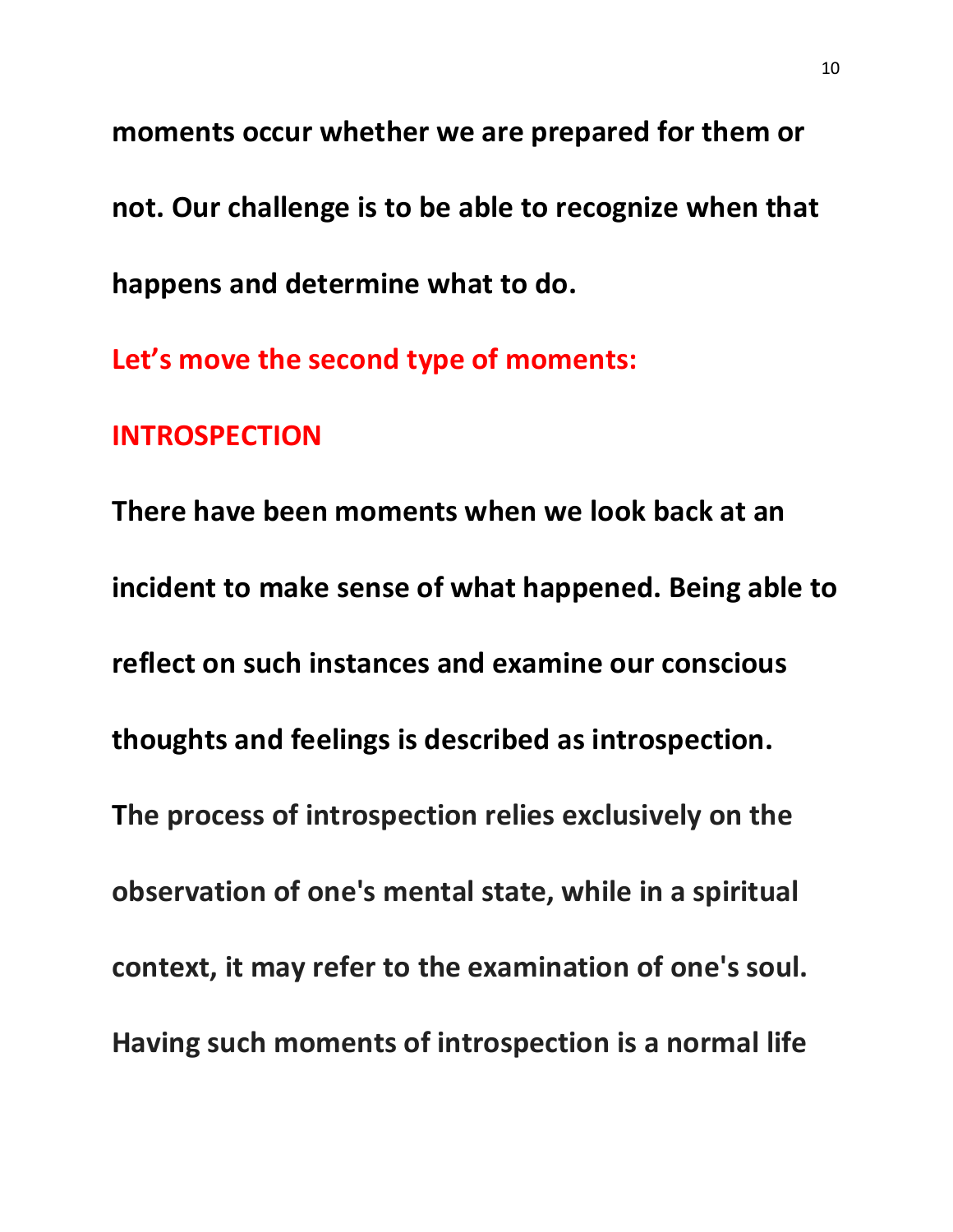**experience but its frequency differs from person to person. Often people who are described as deep thinkers tend to have more moments of introspection than others.** 

**My example of a moment of introspection occurred just before we moved to Millersville. In my effort to move up professionally from my former role, I applied to several universities. As a finalist in one of the searches, the executive headhunter and search committee chair were very supportive. It was therefore a surprise when the position was offered to another candidate, who had less experience and appeared to be less prepared for the role. Six months after the new president arrived on**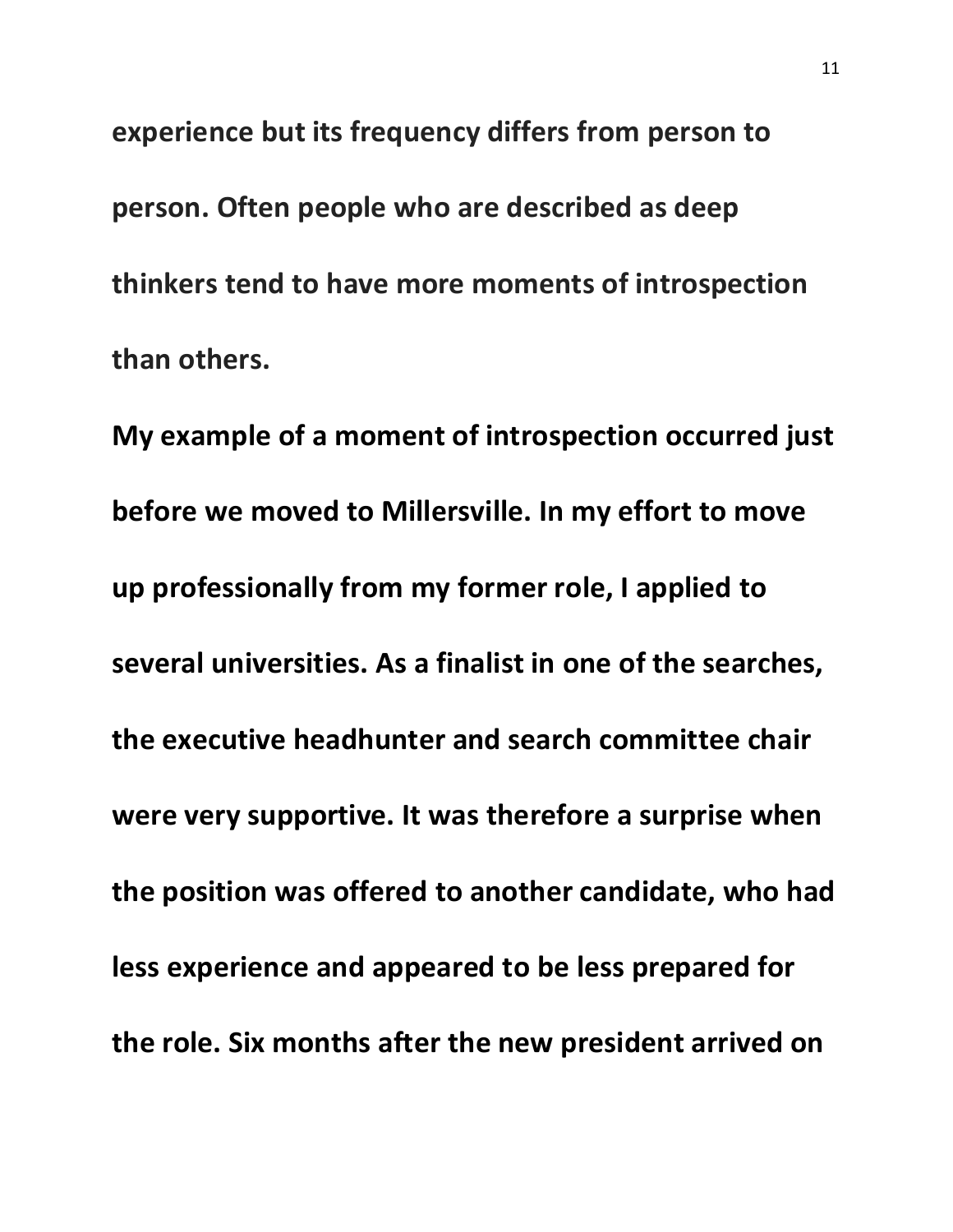**that campus, he was let go. At that time the search firm reached out to me, but I politely declined because I found out that there were so many insurmountable challenges at that university. My moment of introspection occurred during the six months while I was chasing other opportunities, because I had to step back and carefully reflect on why the position wasn't a good fit for me.** 

**Introspection and reflection are all about getting to know yourself at the core, uncovering your values and then deciding the best action to take. You take the power away from the way you've been conditioned,**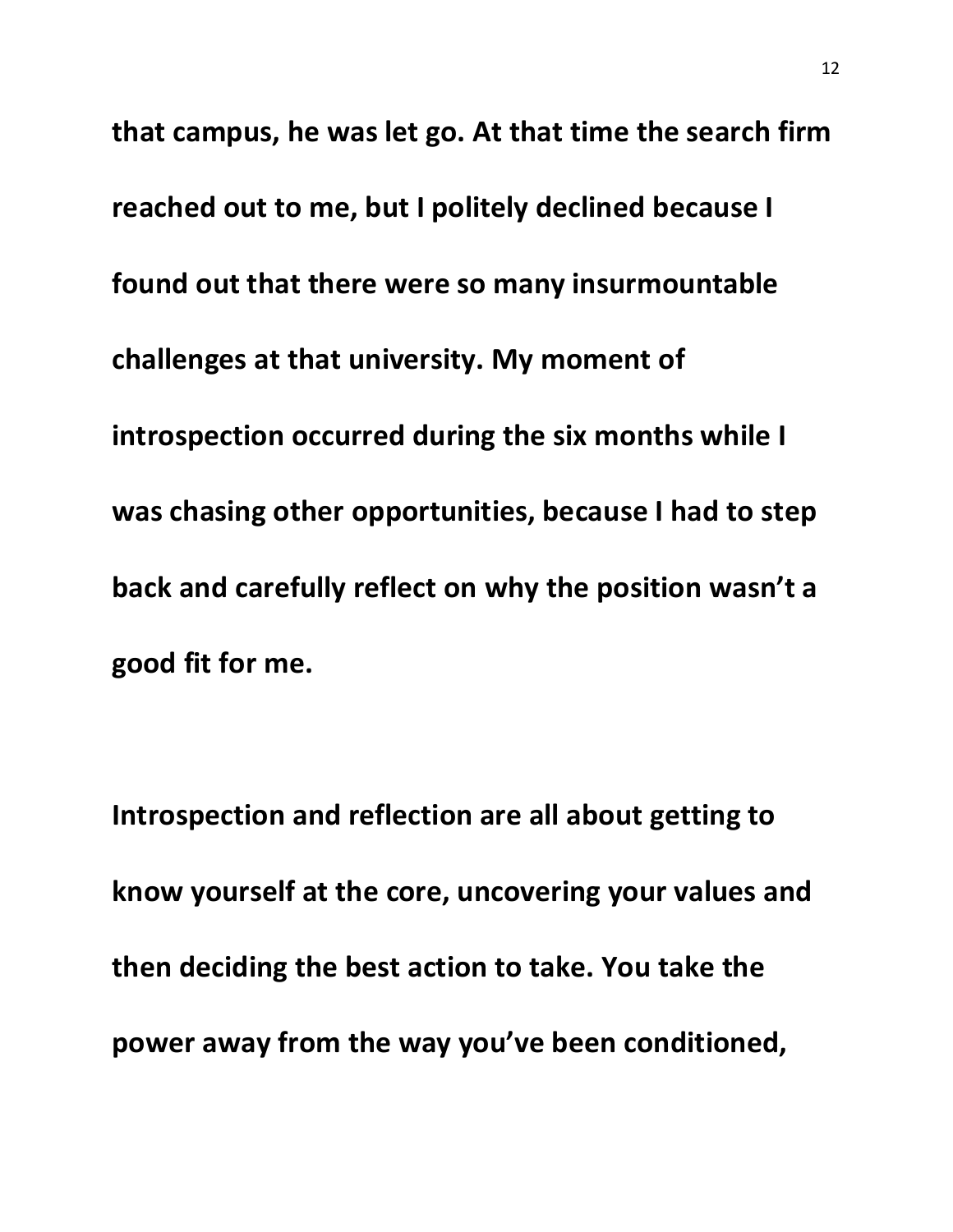**away from external stimuli, by bringing your focus of control back to where it belongs, within you. Often times, this situation occurs during meditation. Once we are able to do that, we can move to the next type of moments, which is discernment of our condition or situation.** 

#### **Moments of discernment**

**We've all had moments when we think about or look back at an incident or experience in our life only to get a different interpretation or understanding of what happened. Such instances are often multi-layered, and our ability to dig deeper leads to discernment. To get to**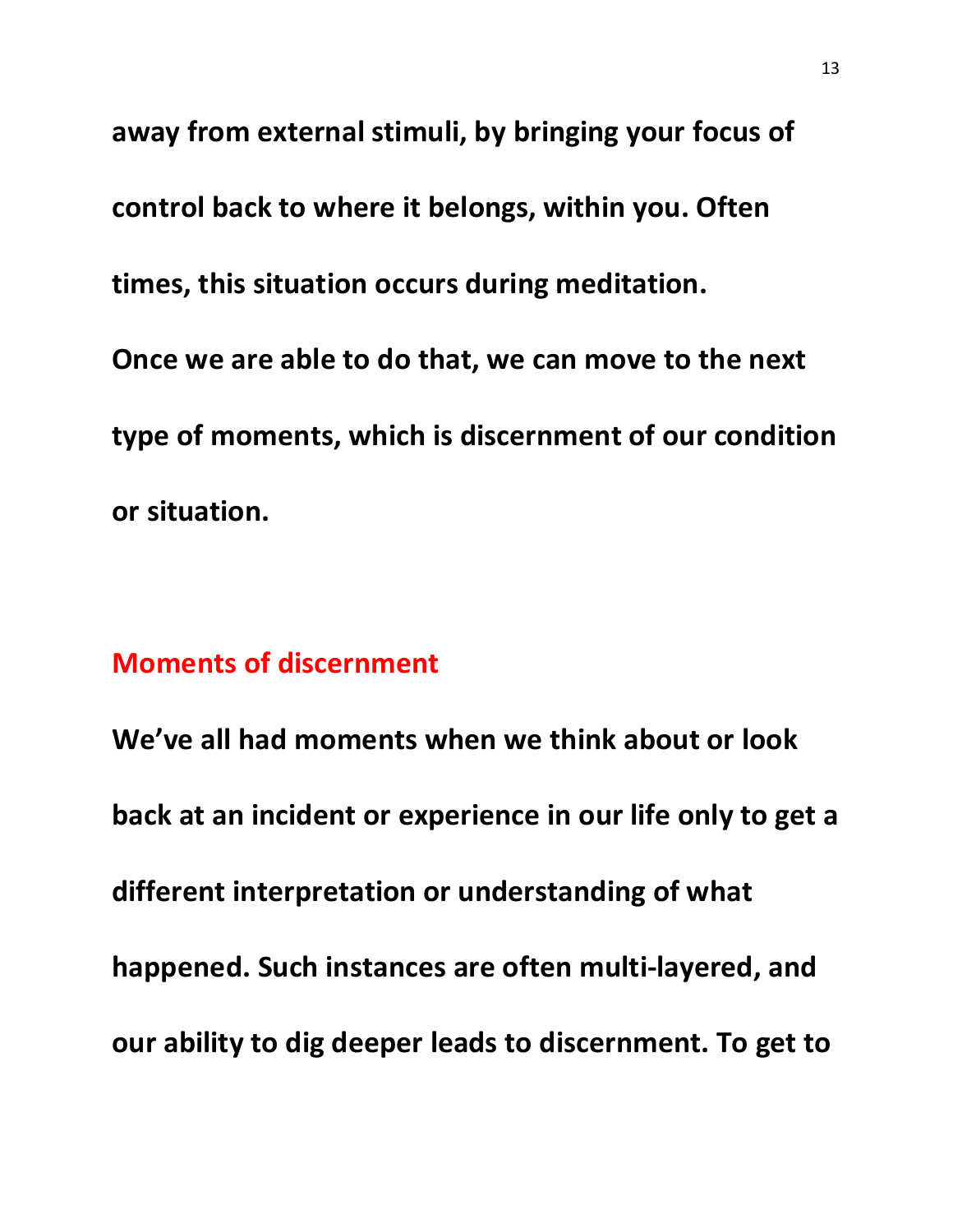**this level, we need to focus on the why, how and what of the situation. In most cases, answering these questions are not enough until we can connect the dots from the past through the present, and at times to the future. This last part of connecting to the future can be tricky because as Jerry Zucker puts it, "It's great to plan for your future. Just don't live there, because really nothing ever happens in the future. Whatever happens occurs now, so live your life where the action is now".**

**Now let me share the story of a person who connected the dots through discernment and later became successful. In 1981, the investment bank, Salomon**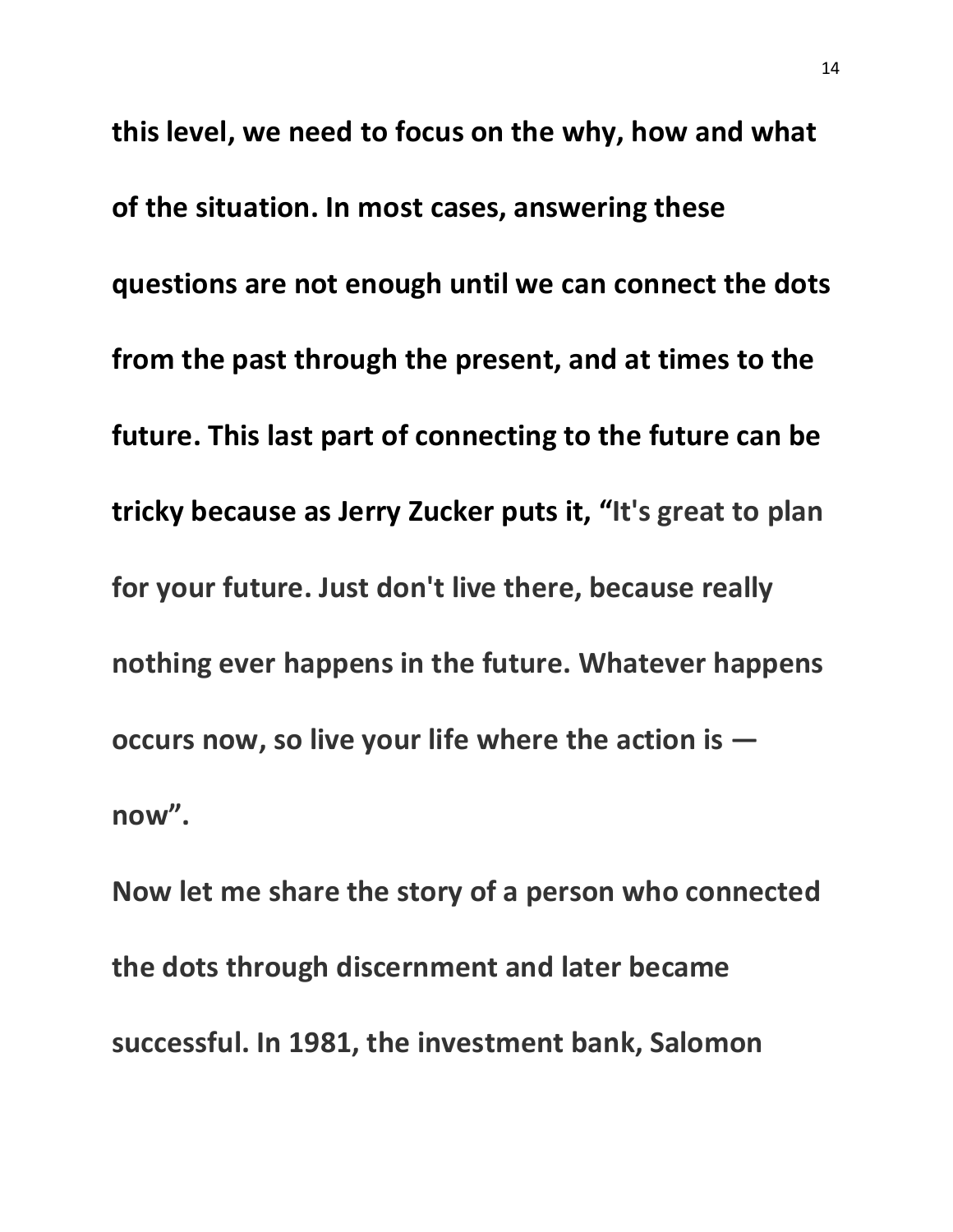**Brothers was acquired by Phibro Corporation and several employees were laid off. Instead of wallowing in the effects of being a failure, one of the employees used his severance package to set up a new company. The motivation came from a discernment that Wall Street was willing to pay for high quality business information in real time. Fast forward two decades later, he became one of the wealthiest persons in the world by multiplying his severance package over ten thousand times. While this is not a typical situation, the key point here is that discernment can be a make or break point in our lives. I know everyone in this audience can think about such moments.**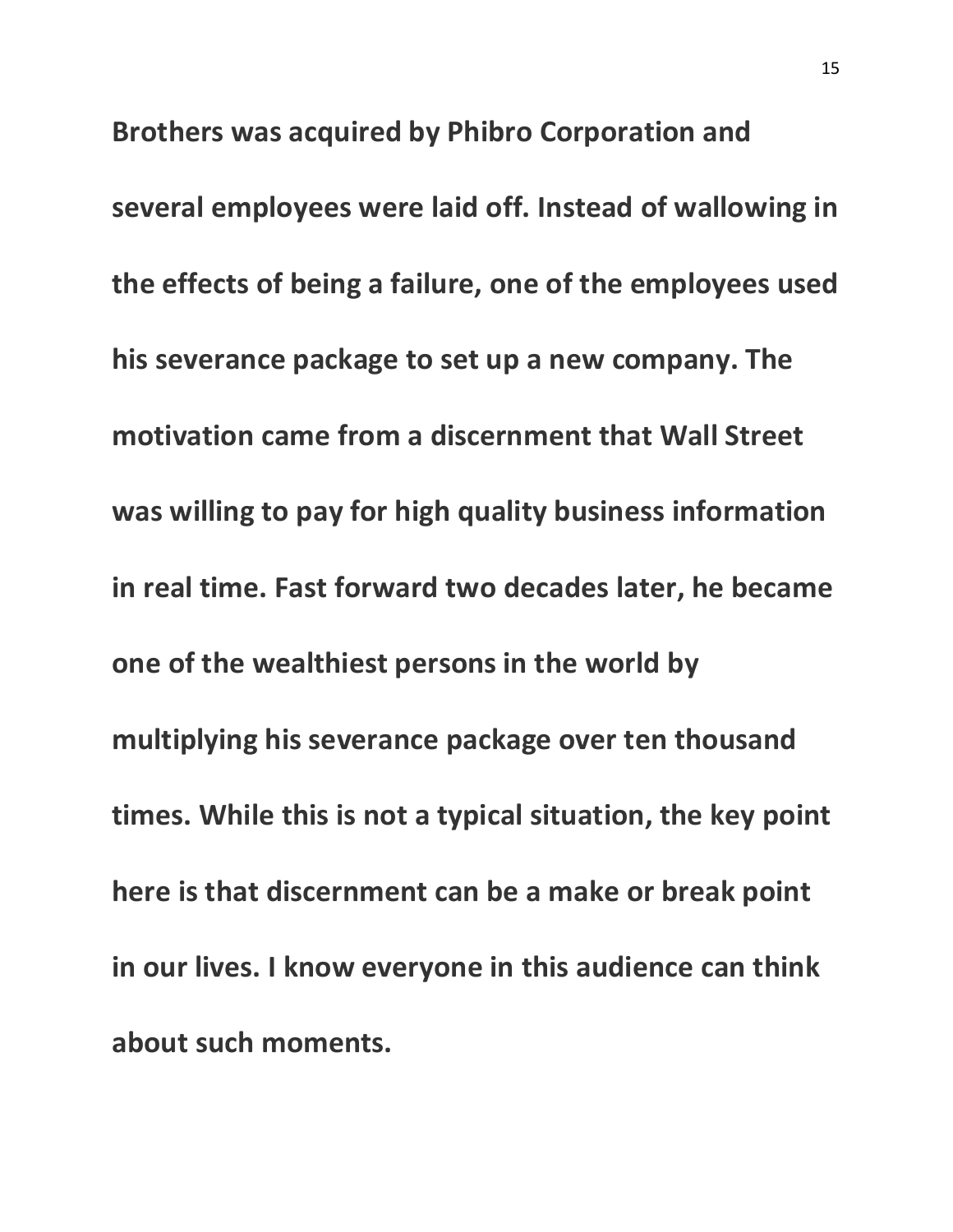**In Christianity, discernment has several meanings. It can be used to describe the process of determining God's desire in a situation or for identifying the true nature of something. In its simplest definition, discernment is the ability to decide between truth and error or right and wrong. For our purposes today, the capacity to think with discernment is synonymous with an ability to think biblically. It is up to us to look out for the moments of discernment because God's Word has equipped us with the ability to discern.**

**Let's talk about the next moment: ACCEPTANCE Our moments of acceptance occur more often than we think. After going through realization and/or**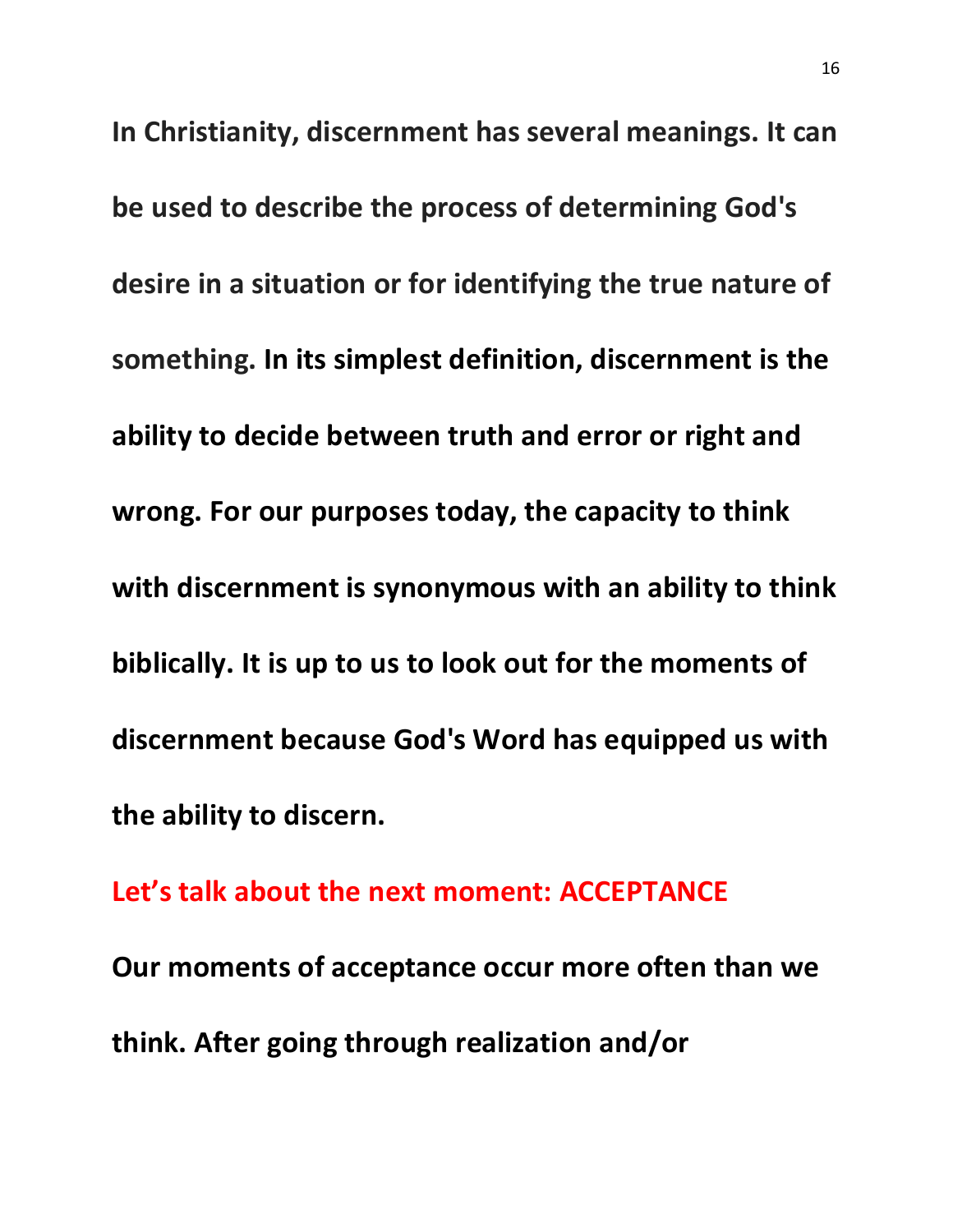**introspection followed by discernment, we end up at a moment of acceptance. This process is not always sequential because there are times when some of the steps can be skipped between moments of realization and acceptance. Also, there are times when some of these moments occur simultaneously. Ultimately, acceptance of a situation, experience or condition may serve as the foundation for starting our moments all over again.** 

**But let's talk about examples of moments of acceptance. Think about all the times when we didn't get a desired outcome. Initially, it may be difficult to fathom why. But after going through the three previous**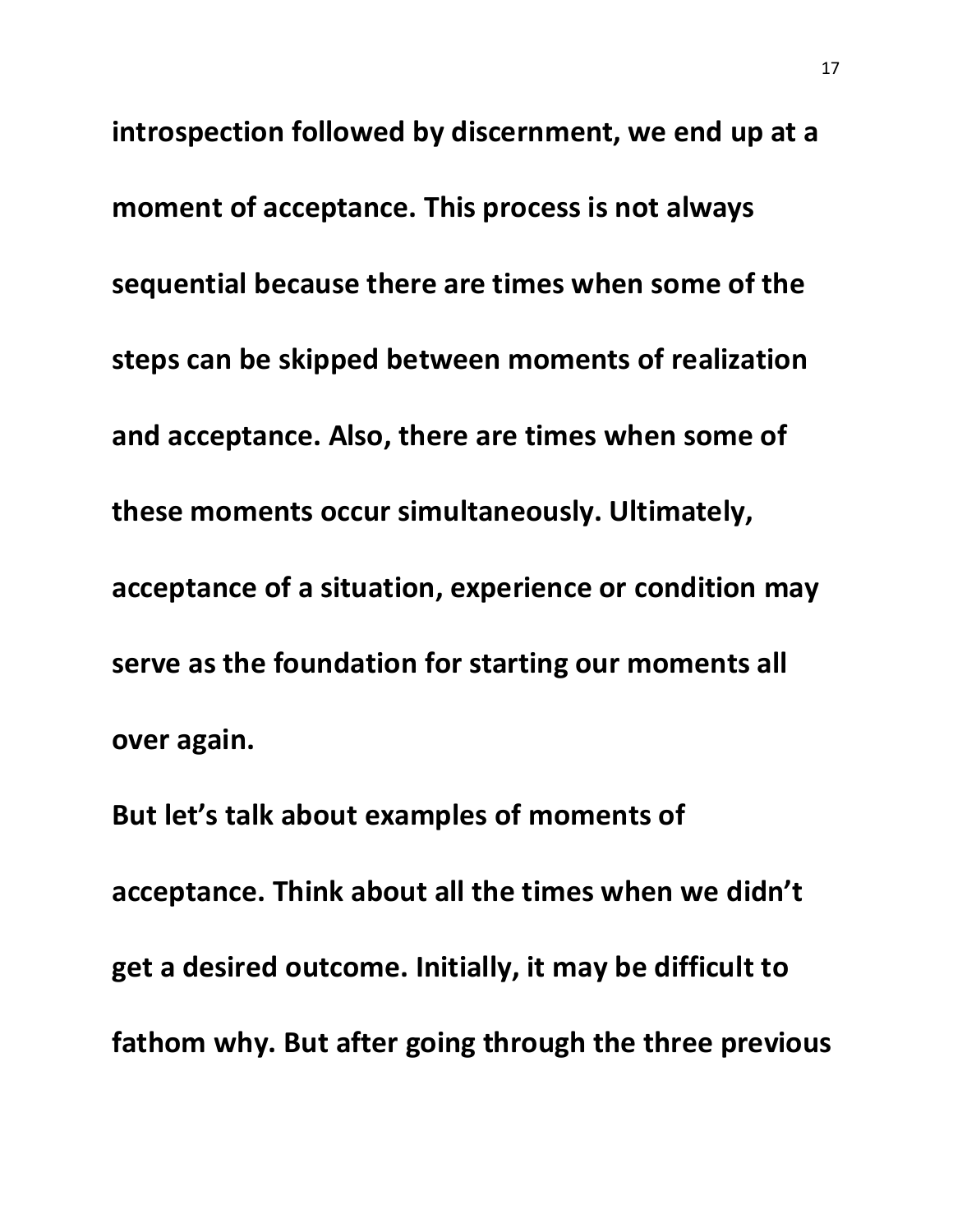**moments, whether sequentially or not, we have to accept the situation in order to move forward. The moment of acceptance can be difficult but getting to that point after introspection and discernment can lessen the blow. As future leaders of congregations, it will be unimaginable that you will not face situations where you have to go through a moment of acceptance to bring closure for a congregant or yourself. Whenever you find yourself in that situation, it is important to remember that this moment can only serve as the beginning of a new cycle. Why? Because we don't often get to choose the time of our defining moments. But when it happens, it is wise to have faith to face it.**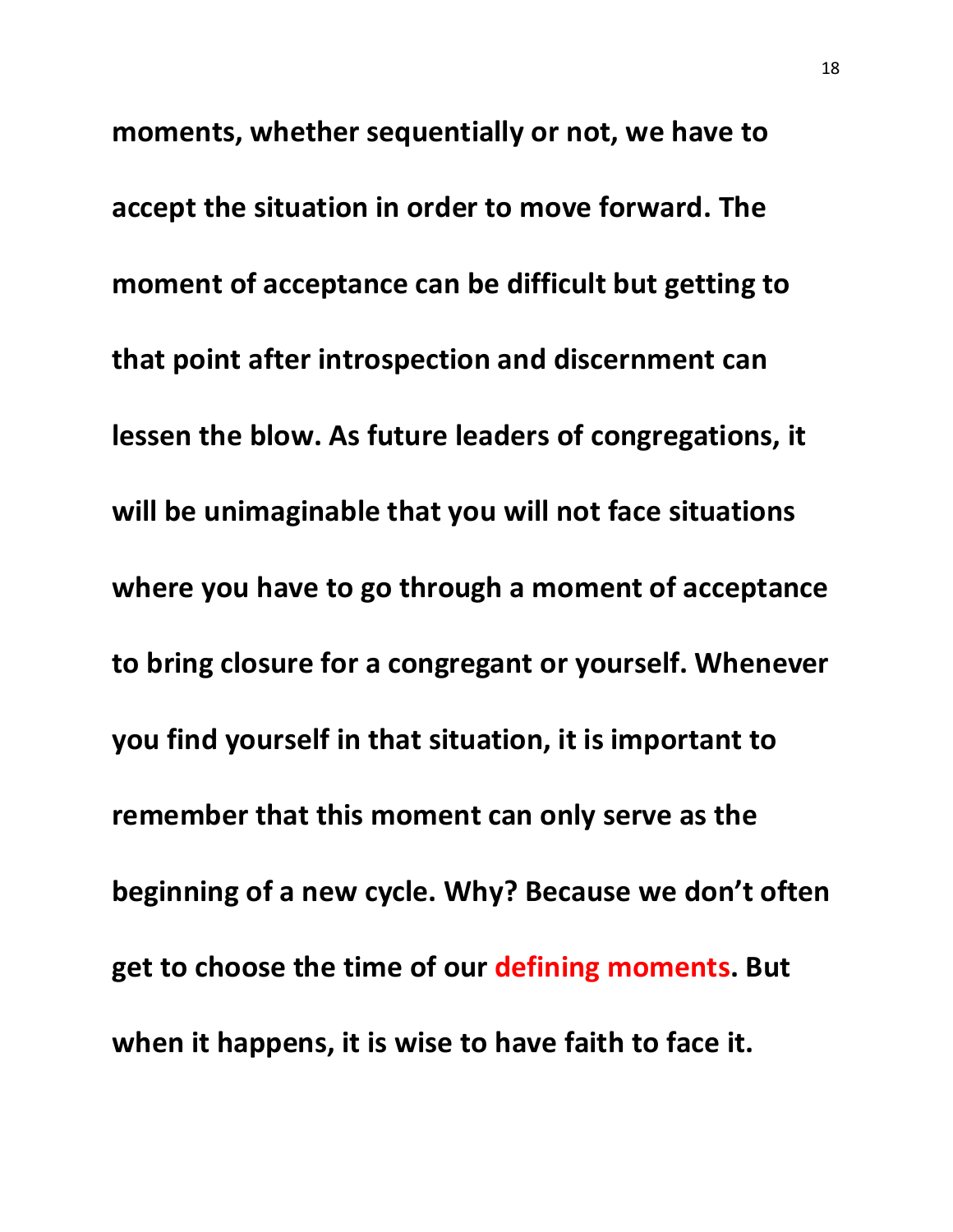**These four types of moments in our lives tend to determine who we are based on how we notice and react to them. And unlike time, which usually occurs in a linear form, moments are not always linear or sequential. As the existential philosopher, Soren Kierkegaard said "Life can only be understood backwards, but it must be lived forwards".** 

**That brings me back to my grandfather's suggestion about seeing the sunrise every morning. During what happened to be my last conversation with him before he passed in 1989, he taught me how to use the**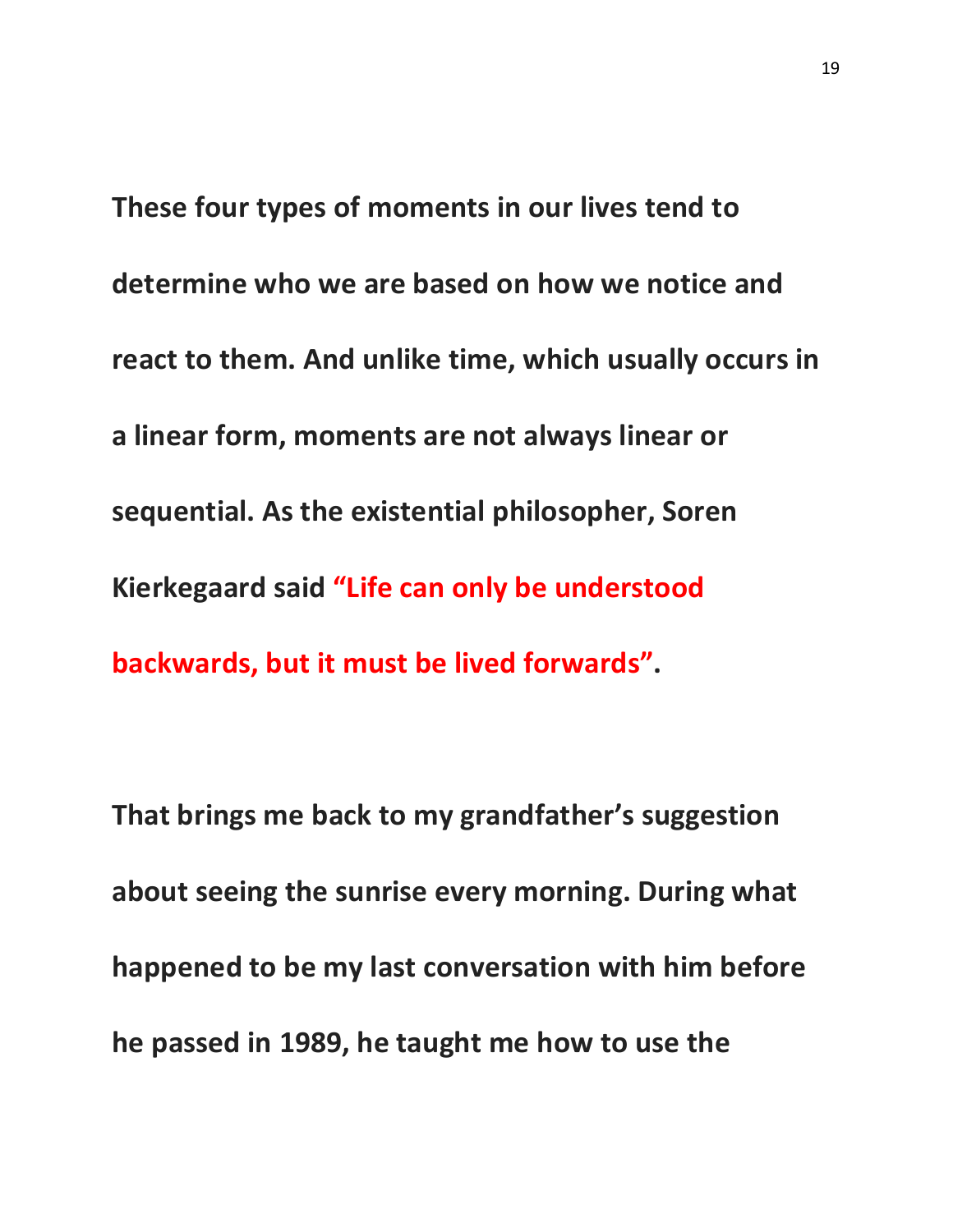**direction and length of my shadow from the sun to guess the time of day. But the most prescient comment he made was that the moment he taught me this trick occurred only once but the particular time of the day at which he taught me will occur every day, so we should cherish every moment we spend with loved ones. Yes, that is the power of moments!**

## **CONCLUSION**

**Personal story?????**

**As the ancient Chinese philosopher, Laozi, said**

**"Knowing others is intelligence; knowing yourself is true** 

**wisdom. Mastering others is strength; mastering**